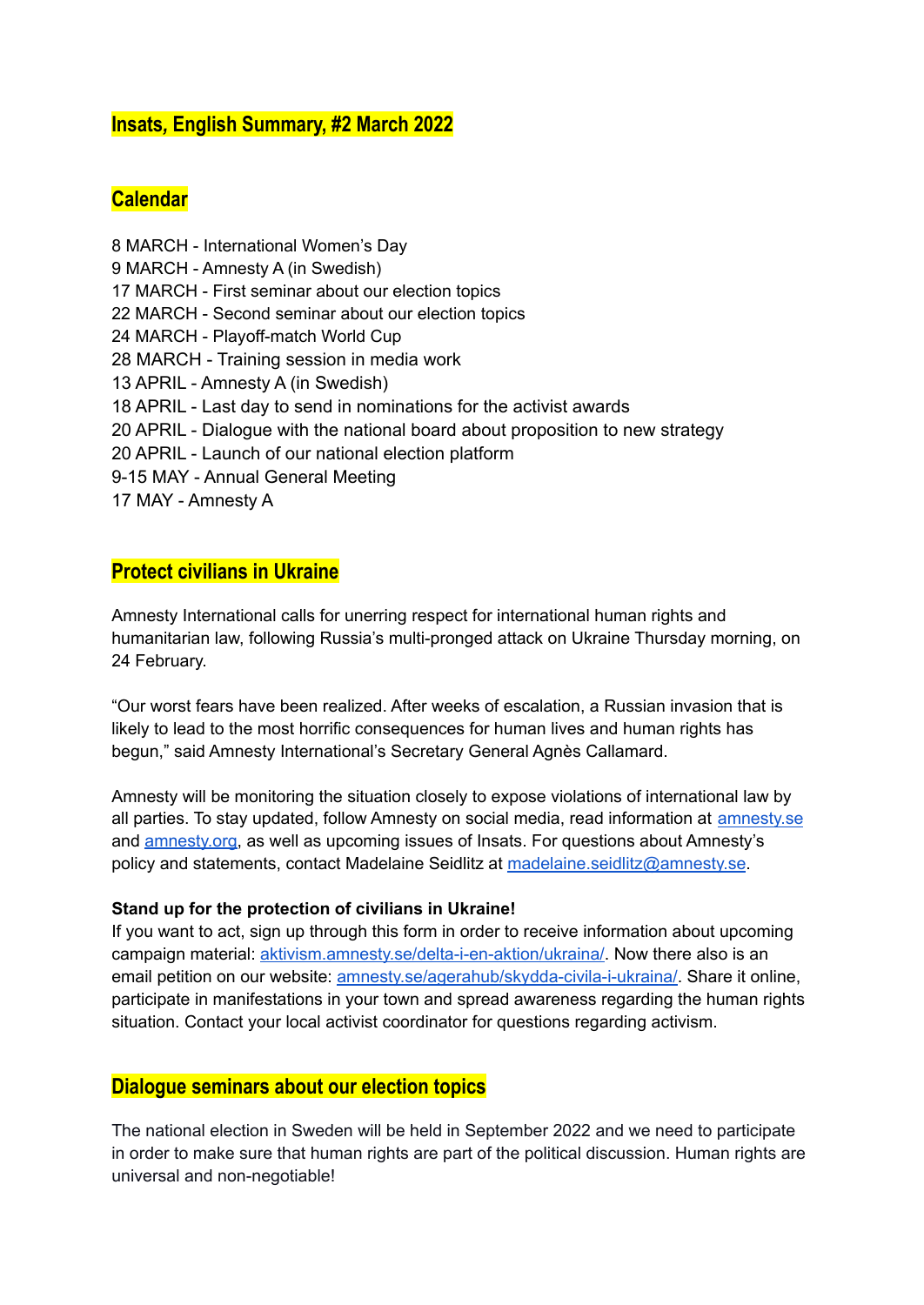Our election platform will focus on four urgent issues: *Justice and care for survivors of sexual assault, Sami rights and climate justice, social justice and social security & the right to housing.* We are now arranging two digital seminars where we will discuss and learn more about our issues along with experts and staff. The seminars will be held in Swedish.

#### **Seminar 1**

At the first seminar, we will be discussing *justice and care for survivors of sexual assault* & *Sami rights and climate justice* together with our advisors Johanna Westeson and Katarina Bergehed. **When?** Thursday, 17/3. 18:00 - 20:00 **What?** Digital seminar **How?** Register [HERE](https://aktivism.amnesty.se/forms/samtal-om-valplattformen-samtal-1/)

#### **Seminar 2**

At the second seminar, we will be discussing *social justice and social security & the right to housing* together with Nicolas Lunabba from the organization Hela Malmö, and Tove Samzelius, a professor at Malmö University. **When?** Monday, 22/3. 18:30 - 20:30

**What?** Digital seminar **How?** Register [HERE](https://aktivism.amnesty.se/forms/samtal-om-valplattformen-samtal-2/)

With the upcoming election campaign, there will also be a training session on how to work with media, both social media and traditional media. This session will be held 28 March at 18:00-19:30. Interested? Sign up here: [aktivism.amnesty.se/forms/intresseanmalan-medieutbildning/](https://aktivism.amnesty.se/forms/intresseanmalan-medieutbildning/)

Marianne Gyllenpistol / [marianne.gyllenpistol@amnesty.se](mailto:marianne.gyllenpistol@amnesty.se)

### **Campaign during the World Cup's playoff-matches!**

Soon we have the chance to again bring attention to the violations of migrant workers' human rights in Qatar and the World Cup. On 24 March, the Swedish national team will play against Czech Republic, which is an opportunity for us to campaign!

We will spread information and form opinions regarding the situation in Qatar and the responsibility of FIFA, in order to improve migrant workers' human rights. In order to do this, we will direct us to the soccer interested public.

How can you highlight these human rights violations in your city? Order material and sign up to the campaign before 17 March here: [aktivism.amnesty.se/qatar.](http://aktivism.amnesty.se/qatar)

FIFA also has received a lot of attention since the Russian invasion of Ukraine. For those interested, there will be material available regarding the conflict to bring to the playoff.

Daniel Lundh / [daniel.lundh@amnesty.se](mailto:daniel.lundh@amnesty.se)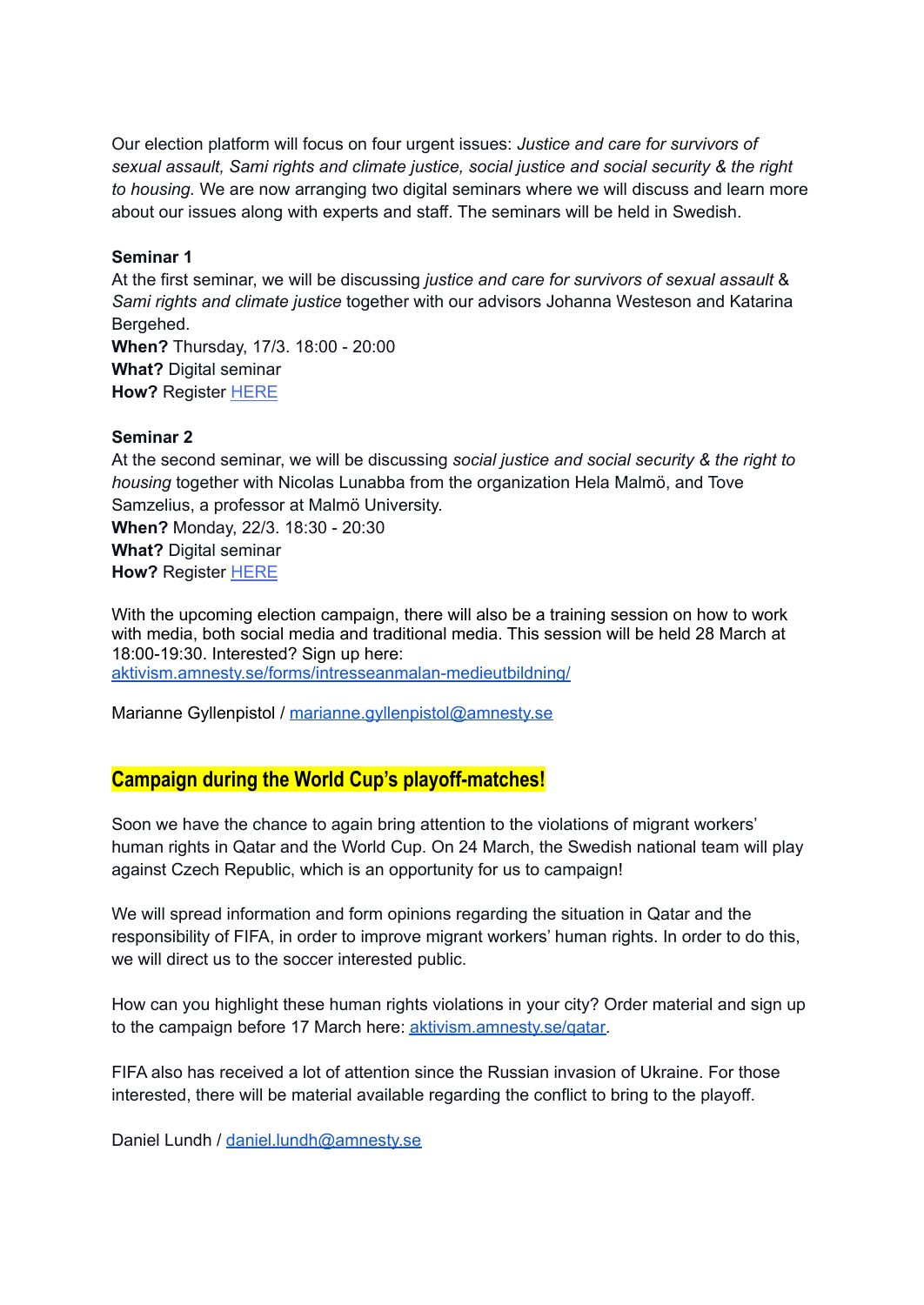# **Sign up for the 8 March campaign!**

Are you and your group campaigning for abortion rights in the USA this International Women's Day? Don't forget to sign up through the form here: [aktivism.amnesty.se/forms/anmalan-till-8-mars-2022-abortratten-i-usa/](https://aktivism.amnesty.se/forms/anmalan-till-8-mars-2022-abortratten-i-usa/)

This way we know how many we are standing up for this important issue, and can reach each group with evaluation forms and updates. Material is still to be found and ordered through the activist portal: [https://aktivism.amnesty.se/kvinnorsrattigheter/.](https://aktivism.amnesty.se/kvinnorsrattigheter/)

Julia Karlsson / [julia.karlsson@amnesty.se](mailto:julia.karlsson@amnesty.se)

# **Update on Write for Rights**

During November and December 2021 many of us campaigned for the five individuals whose right to protest had been violated, through our yearly campaign Write for Rights. Through our website amnesty.se and all physical petitions, we all together gathered 66 963 signatures (18 153 more than last year)! In total, 53 groups and 40 schools were involved with the campaign. Once again we have shown the power in standing up towards human rights violations.

Fartun Andersson Ramnemo / [fartun.andersson-ramnemo@amnesty.se](mailto:fartun.andersson-ramnemo@amnesty.se)

### **The report release Israel's Apartheid against Palestinians: What happens now?**

On 1 February, Amnesty International released the report *Israel's Apartheid against Palestinians: Cruel System of Domination and Crime against Humanity*. In connection with this, a digital campaign ran on amnesty.se which in a month resulted in almost 9,000 signatures.

Do you want to learn more about the human rights situation and the report? Take a digital course in English (90 min) to learn more about what apartheid means, how the oppression of Israel against Palestinians falls under apartheid and how we can act. The course is found here: [academy.amnesty.org/learn/course/external/view/elearning/239/apartheid-course](https://academy.amnesty.org/learn/course/external/view/elearning/239/apartheid-course)

You can also find more information at our website: [amnesty.se/aktuellt/israels-apartheid-mot-palestinier/](https://www.amnesty.se/aktuellt/israels-apartheid-mot-palestinier/)

This year's Nordic Youth Conference will have the report as the main theme. Registration will be published on the [activist](https://aktivism.amnesty.se/utbildningar-och-moten/ungdomstraffar/) portal later this spring.

You can also find updates on the situation and how you can act via Amnesty's social media and Insats.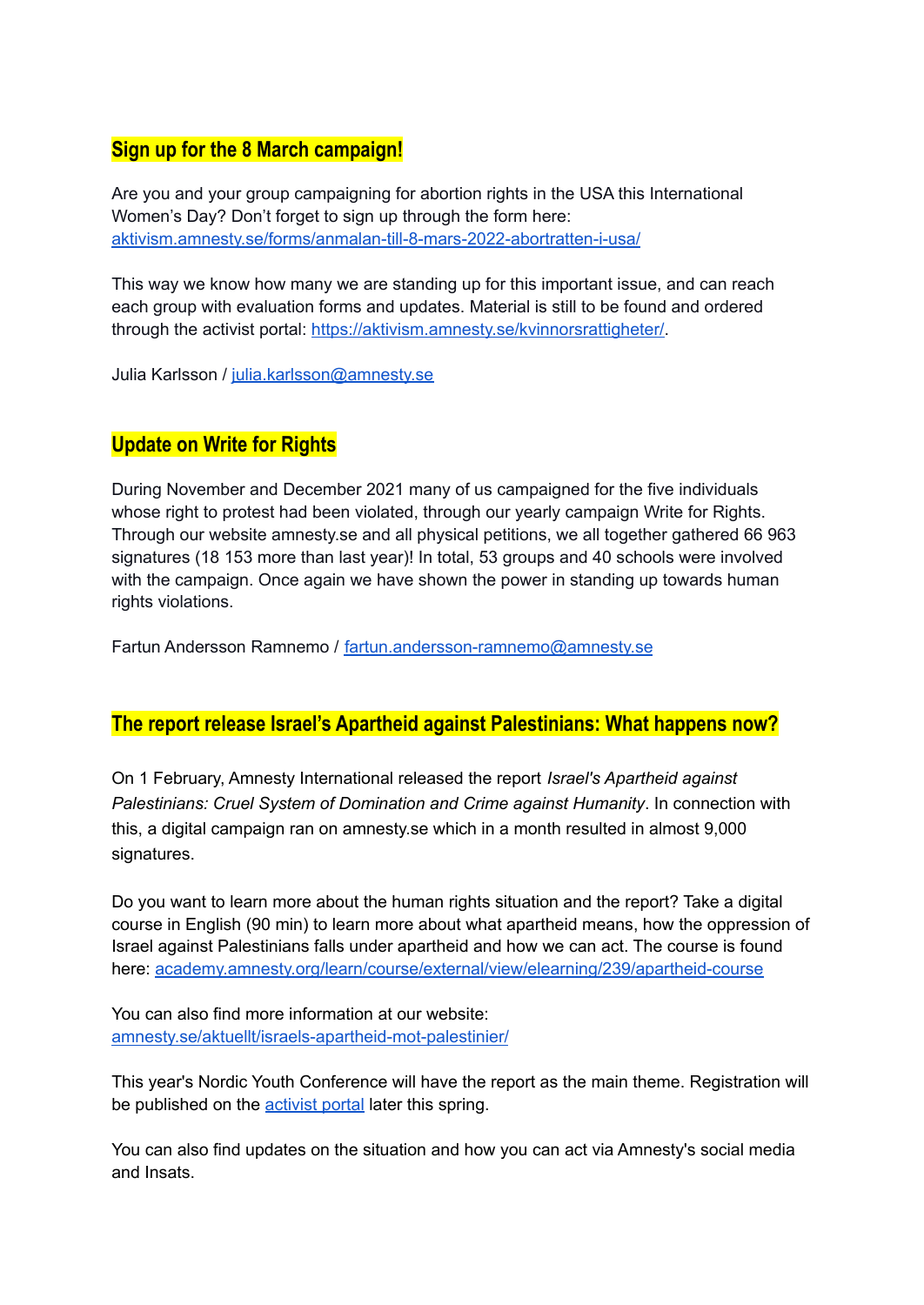Julia Karlsson / [julia.karlsson@amnesty.se](mailto:julia.karlsson@amnesty.se)

## **Information from the Section Board**

- In order to reach the global goals, taking responsibility for the climate crisis, see the number of democracies in the world grow and armed conflict decline, we have to:
	- Be an equal, anti-racist, safe and inclusive people power organisation.
	- Cooperate with other organizations and build alliances with others regarding our human rights issues.
	- Use our strategy for 2022-2030 which will help us prioritize.
	- Use our organization to make an impact on human rights in Sweden as well.
- During our 60 years, we have become one of the world's largest human rights organizations. We take a stand for anti-racism, build people power, help raise other people's voices and take on new human rights issues that the world of today faces. Together we have taken us through crises that have arisen, and we will come through the crises we face today.
- We are proud to be an organization in motion, with the same soul and heart that we had when we started in 1961 and all the development we have gone through since then.
- A world free from poverty and injustice is possible. We have the resources, the knowledge. To succeed we have to work together. Welcome to the future!

/The Section Board

### **Making Noise Defending Lives! Amnesty Sweden's strategy 2022-2030**

It's time to make decisions about Amnesty Sweden's strategy 2022-2030, *Making Noise Defending Lives.* Before the Annual General Meeting you will receive an updated version of the first proposal for the strategy, both in English and in Swedish. The decision of the global strategy was made in September 2021. The Swedish process of developing a national strategy began in the spring of 2021. During this process we asked for input from partners and representatives of rights holders, organizations working in different rights areas and organizations with various forms of specialist competence within human rights. During autumn of 2021, consultation on human rights priorities were held on several occasions with members and organized activists. The proposal for the Swedish strategy that will be decided on at the Annual General Meeting is a result of many people's work! Here is a guide on how your group can read and use the strategy in preparation for the Annual General Meeting 2022.

The strategy consists of three main areas which are summarized below: 1. Act for human rights. This area contains the human rights areas that during the strategy's period are proposed to be: 1) Freedom of expression and the public room, 2) Women's rights, 3) Refugee and migrant rights, 4) The right to health and housing, and 5) Climate justice.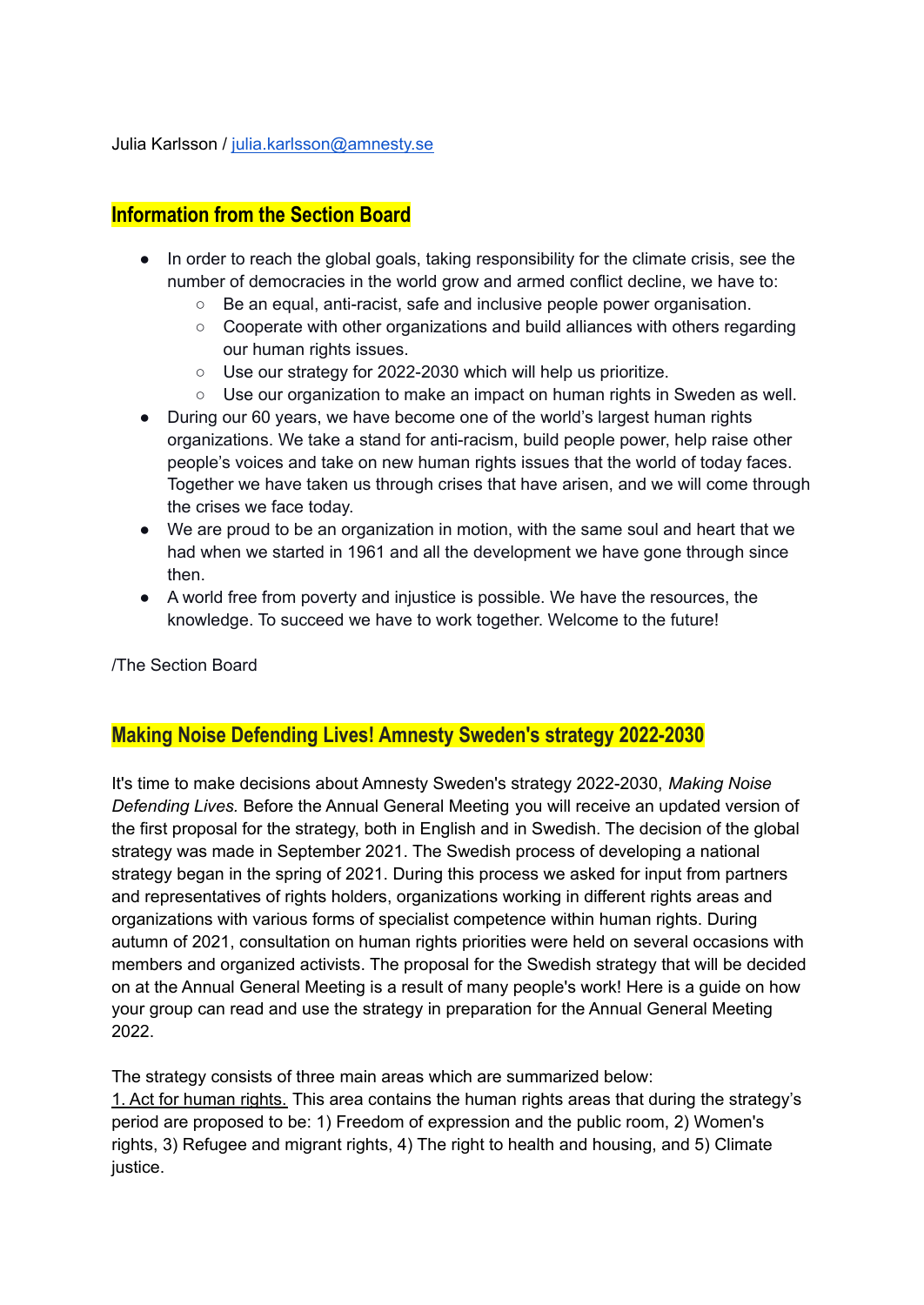2. Create an unstoppable movement. This part is about us as an organization and our role in Sweden today. The focus is proposed to be: 1) Sharing our power and being an equal, anti-racist organization, 2) Leadership, 3) Local organization and 4) Strengthening the voices of others.

3. Inspire commitment and loyalty. This part is about fundraising.

This is a short summary. Feel free to read the whole strategy!

The strategy confirms the change we as an organization are already in and have been for a few years now. Amnesty still have the same soul and heart as when we started in 1961, but as an organization we have undergone major changes. Because we want to continue to be a progressive organization, challenge the outside world and contribute to real change in terms of human rights, we have had to develop and change.

In the strategy, we see some topics that are relatively new, but which we have been working on for a few years. They are mainly about climate justice and the technological development and challenges of human rights. For us as an organization, the strategy confirms new ways of working and methods such as that we work against violations of human rights in the world, including in Sweden. It confirms the change we have been working on to become an equal organization, but also highlights the importance of being a clear anti-racist organization.

Our history and where we stand today is important to have with us when we make decisions at the Annual General Meeting!

#### **Prepare with the group!**

The strategy will apply until 2030 and guide our work for many years. It is important that everyone reads, thinks and attends the Annual General Meeting.

Prepare yourself by:

- 1. Reading the strategy!
- 2. Reflecting together in the group. What is good? What is less good? What changes do you want to see?
- 3. Seeing the big features. At the Annual General Meeting, we want conversations about the main features of the strategy and not details. Do you see linguistic errors? Email them to *[gustaf.hedman@amnesty.se](mailto:gustaf.hedman@amnesty.se)*
- 4. Come to the information meeting and talk to the board and others about the proposed strategy (see invitation below)!

Remember! Amnesty Sweden is part of the global Amnesty movement where each section has one vote in the highest decision-making body, the Global Assembly. Each section has to follow the democratically made decisions. The proposed strategy for Amnesty Sweden is based on the international strategy that the Global Assembly decided on during last autumn. The international strategy sets a clear framework for what is possible to change in the proposed strategy. Please read it here:

<https://aktivism.amnesty.se/policy-riktlinjer/verksamhetsstrategi-2022-2030/>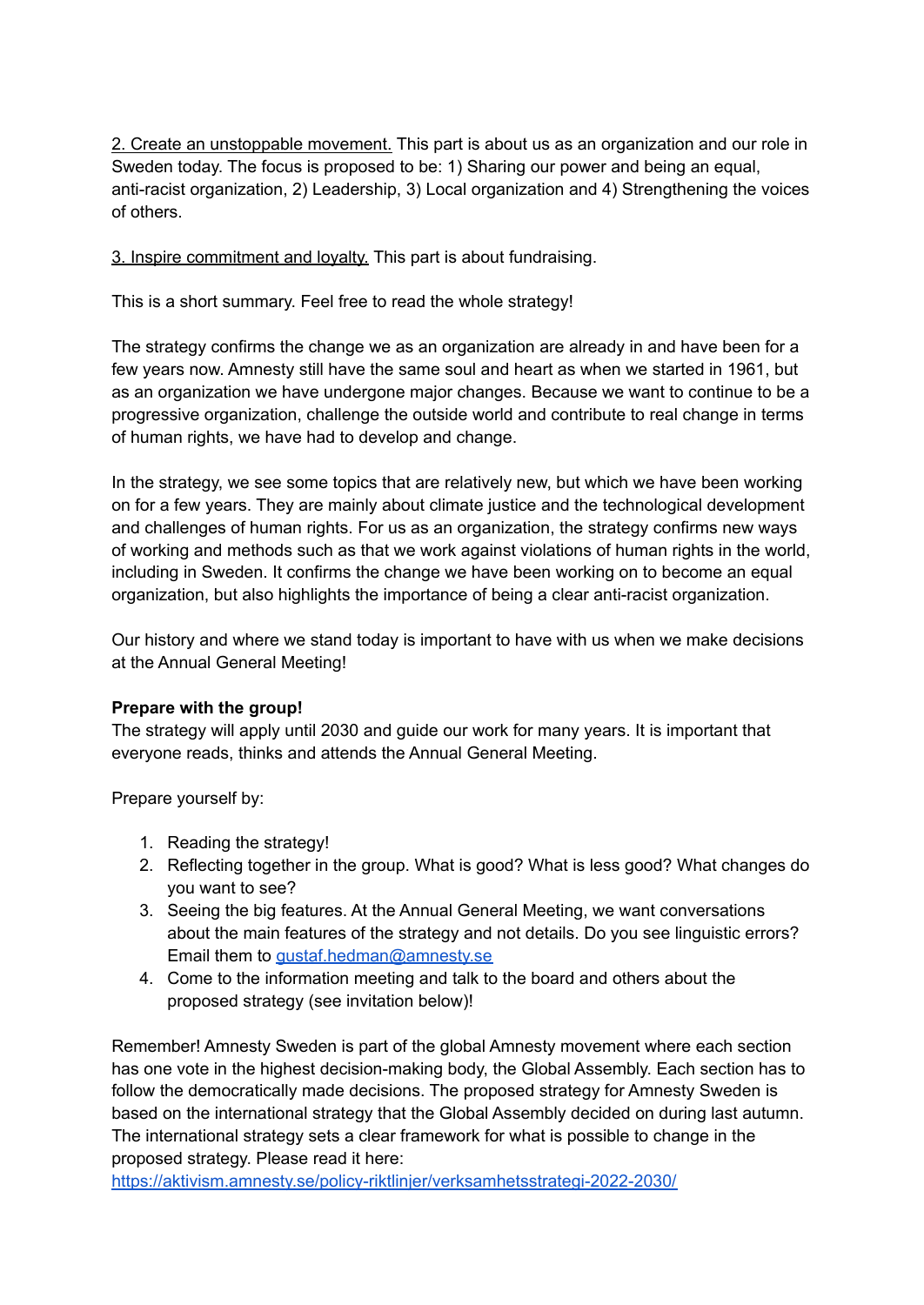If you have questions about the Annual General Meeting you can email [christoffer.wisberg@amnesty.se.](mailto:christoffer.wisberg@amnesty.se) If you have questions about the content or process of the strategy, please contact [gustaf.hedman@amnesty.se.](mailto:gustaf.hedman@amnesty.se) Do you have other questions about this process, email [ida.wistbacka@amnesty.se.](mailto:ida.wistbacka@amnesty.se)

Elisabeth Lundgren / elisabeth.lundgren@amnesty.se

#### **Information meeting about the strategy**

Are you curious about Amnesty Sweden's upcoming strategic period? We are now inviting you to an information meeting about the proposal for the strategy for the period 2022-2030. On 20 April, you can meet Clara Gustafsson and Mehjar Azzouz from the board, as well as Anna Johansson, the secretary general of Amnesty Sweden. They will talk about the proposed strategy and offer an opportunity to talk about the content and prepare for decisions at the Annual General Meeting.

Register here: <https://aktivism.amnesty.se/forms/anmalan-till-infomote-om-verksamhetsstrategin/>

Christoffer Wisberg / [christoffer.wisberg@amnesty.se](mailto:christoffer.wisberg@amnesty.se)

### **Annual General Meeting 2022**

The Annual General Meeting 2022 is coming up! This year, the meeting's opening will be studio broadcasted, there will be an inspiring panel discussion, workshops, interesting motions and decision making regarding the strategy of 2022-2030.

The Annual General Meeting will open 9 May and closes 15 May, and will be held through Zoom. There is no fee to participate and all members are welcome to join! Sign up here: [amnesty.se/årsmöte](http://amnesty.se/%C3%A5rsm%C3%B6te).

This year's international guest is Chiara Liguori, expert within climate and human rights at Amnesty's international secretariat. The theme of Chiara's talk will be how we can contribute to a sustainable solution to climate change. Chiara will speak at the opening of the Annual General Meeting, as well as participate in the panel discussion.

### **Annual General Meeting 2022: Important dates**

Here the important dates of the Annual General Meeting (AGM) is summarized:

- Thursday 28 April and Tuesday 3 May, 18:00-19:00: Training session regarding the meeting platforms.
- Monday 9 May, 17:00-21:00: First day of AGM.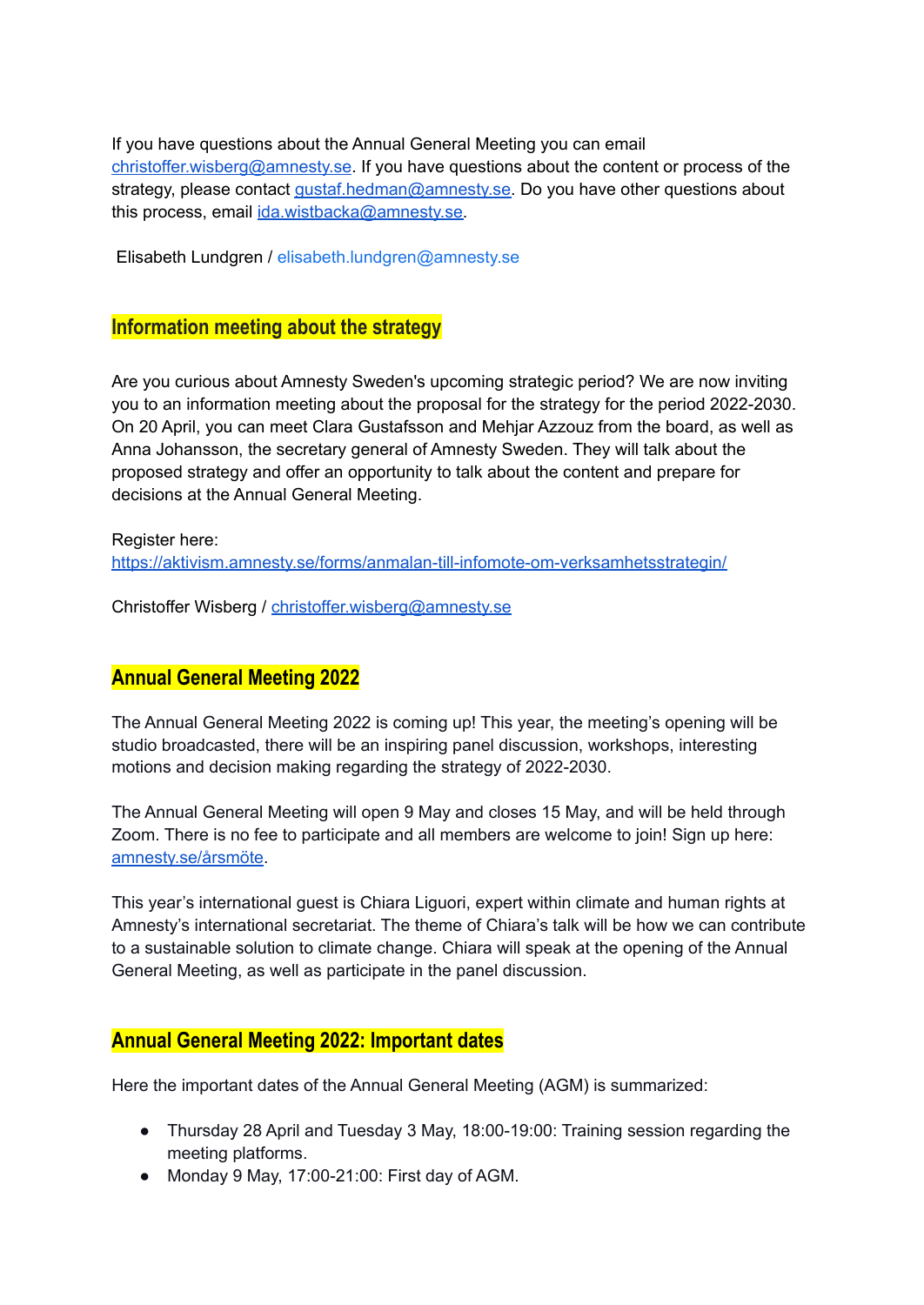- The meeting opens, international guest, Amnesty's work 2021, panel discussion with guests, presentation and questions regarding the strategy 2022-2030.
- Tuesday 10 May, 18:00-19:30
	- Workshop with the review committee, presentation and questions to the candidates for positions of trust.
- Wednesday 11 May, 18:00-21:00
	- Preparation of motions
- Thursday 12 May, 18:00-21:00
	- Preparation of motions
- Sunday 15 May, 13:00-17:00: Second day of AGM.
	- $\circ$  Introduction, decision making, election to positions of trust, activist awards, AGM closes.

Christoffer Wisberg / [christoffer.wisberg@amnesty.se](mailto:christoffer.wisberg@amnesty.se)

# **Nominate last year's groups and activists!**

**The Great Creativity Award.** This award is given to 2021's most creative activity in relation to the section's Days of Action. The award aims to take notice of creative ideas that are worth sharing. The Great Creativity Award of 2020 was handed out to Latinamerikagruppen who stood up for the right to abortion by arranging a full campaign week.

**The Great Activity Award.** This award is handed out to the organizers of 2021's best activity in relation to the section's Days of Action. A good activity focuses on influence, dissemination and commitment. The Great Activity Award of 2020 was handed out to Amnesty Sápmi for their successful work on highlighting Sápmi rights.

**The Great Commitment Award.** This award is handed out to an individual who has put their heart and soul into Amnesty. This award does not only include one's commitments during 2021 - it is rather a "lifetime award". The Great Commitment Award of 2020 was handed out to Peter Nässén for over 40 years of activism and hard work for human rights in China.

If you know any activist or activity which is worth taking notice of - please nominate them! Send your nomination to [julia.karlsson@amnesty.se](mailto:julia.karlsson@amnesty.se). The deadline is April 18 and your nomination needs to include: The name of the activist/group who you want to nominate, a description of the activity and/or an individual's commitments, and a short motivation on why you believe this activity/activist should receive the award.

Julia Karlsson / [julia.karlsson@amnesty.se](mailto:julia.karlsson@amnesty.se)

### **New introductory training sessions: Amnesty A and Amnesty B!**

Our introductory training sessions (earlier known as Amnesty ABC) are now up and running in a new, updated version!